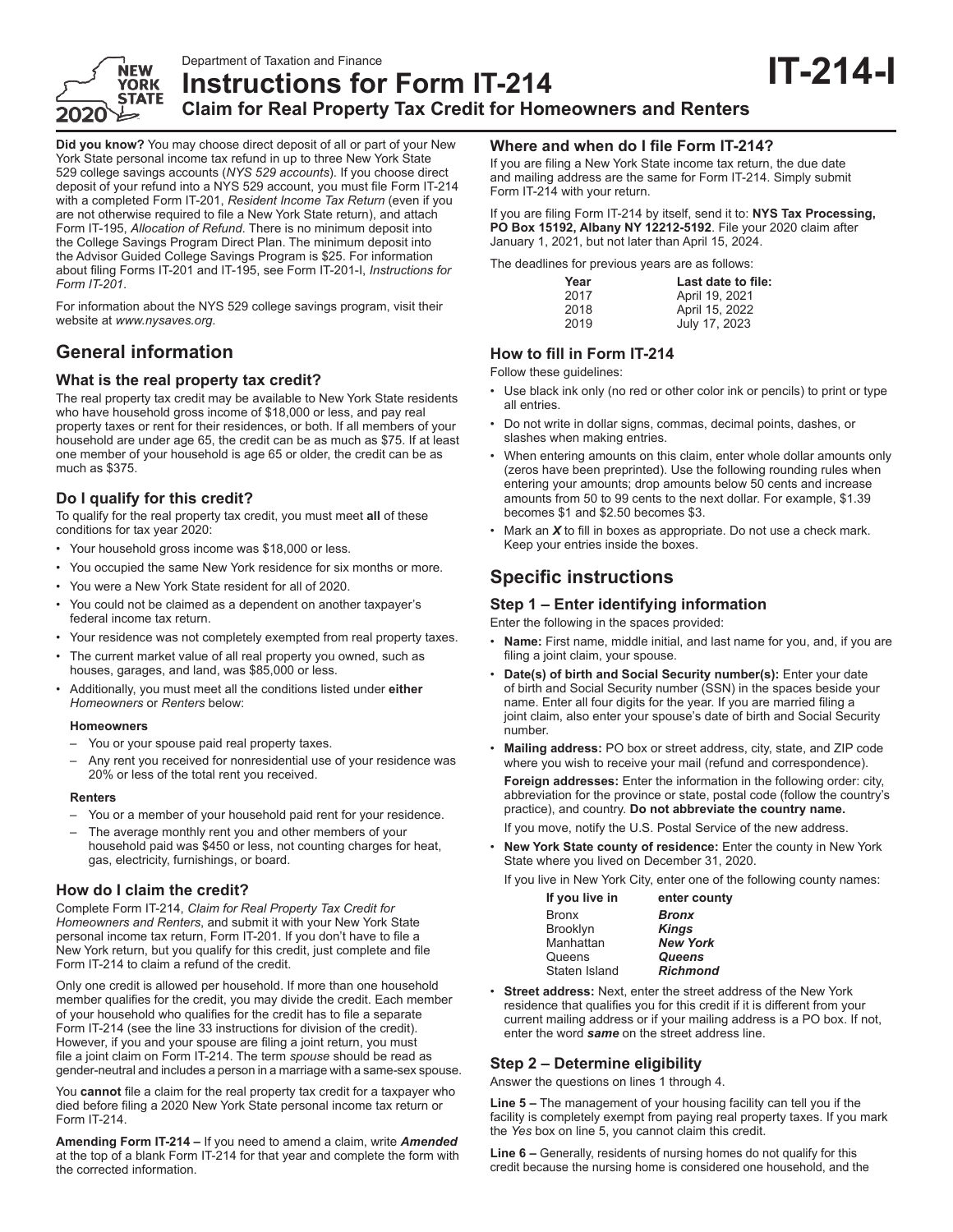### **Page 2** of 4 **IT-214-I** (2020)

residents' combined income and rent expense usually exceed the limits set for this credit. If you are a resident of a nursing home, you must submit a statement explaining how your household does not exceed the income level of \$18,000 or the average monthly rent of \$450.

**Line 7 –** Enter the name, Social Security number, and date of birth (mmddyyyy) of any household member who is filing Form IT-214 **and** was 65 or older on January 1, 2021. If more than one household member is over age 65, enter only one on this line and all others on line 8.

*Household members* include all who share your residence and its furnishings, facilities, and accommodations, whether they are related to you or not.

However, tenants, subtenants, roomers, or boarders are not members of your household unless they are related to you in one of the following ways:

- a son, daughter, or a descendent of either;
- a stepson or stepdaughter;
- a brother, sister, stepbrother, or stepsister;
- a father, mother, or an ancestor of either;
- a stepfather or stepmother;
- a niece or nephew;
- an aunt or uncle; **or**
- a son-in-law, daughter-in-law, father-in-law, mother-in-law, brother-in-law, or sister-in-law.

No one can be a member of more than one household at one time.

**Line 8 –** Enter the name, Social Security number, and date of birth (mmddyyyy) of all household members not included on line 7 who lived in the household in 2020. If you need more space, list additional names and the requested information in the same format on a separate sheet (be sure to include your name and Social Security number) and submit it with Form IT-214.

## **Step 3 – Determine household gross income**

**Caution:** For personal income tax purposes, NYS has decoupled from federal changes made to the Internal Revenue Code (IRC) after March 1, 2020. Therefore, thresholds and amounts used in the calculation of this credit will be based on a recomputed federal adjusted gross income (FAGI). Line 19a on the IT-201 and IT-203 will be used, instead of line 19. If the amounts on your Form IT-201 or Form IT-203 lines 19 and 19a do not match, your New York credit must be calculated using the recomputed FAGI.

**Note:** If someone was a member of your household for only part of the tax year, include on lines 9 through 15 the income he or she received while a member of your household.

**Line 9 –** FAGI includes but is not limited to: wages, salaries, tips; taxable interest income; ordinary dividends; capital gain distributions; taxable amount of pensions and annuities; and taxable amount of Social Security benefits.

Enter the total FAGI or recomputed FAGI (see *Caution* above) for all members of your household from your federal or New York returns. If you or any member of your household does not have to file a federal or New York State return, use the instructions for the federal forms to calculate your federal adjusted gross income. Be sure to consider the implications of the decoupling information referred to above in your calculation.

**Line 10 –** The most common New York State additions to FAGI are interest on federal and other states' bonds; public employees 414(h) retirement contributions; and NYC flexible benefit program contributions. See lines 20 through 23 of Form IT-201. For a full list of the additions, see the instructions for Form IT-201 and Form IT-225, *New York State Modifications,* and its instructions.

**Line 11 –** Enter on line 11 Social Security payments not included on line 9, including all payments received under the Social Security Act and veterans disability pensions, reduced by any Medicare premiums deducted from your benefit, reported on federal Form SSA-1099, *Social Security Benefit Statement.*

**Line 14 –** Enter cash public assistance and relief (for example, cash grants to clients, emergency aid to adults, value of food vouchers received by clients, etc.). Do not include amounts received from the Home Energy Assistance Program (HEAP) or medical assistance for the needy.

**Line 15 –** Other income may include:

- nontaxable interest received from New York State, its agencies, instrumentalities, public corporations, or political subdivisions;
- workers' compensation;
- support money, including foster care support payments;
- income earned abroad exempted by section 911 of the IRC;
- nontaxable strike benefits; **and**
- the gross amount of loss-of-time insurance (for example, an accident or health insurance policy and disability benefits received under a no-fault automobile policy, etc.).

Do not include food stamps, Medicare, Medicaid, scholarships, grants, surplus food, or other relief in kind. Do not include payments made to veterans under the Federal Veterans' Dioxin and Radiation Exposure Compensation Standards Act because of exposure to herbicides containing dioxin (agent orange), or pursuant to certain agent orange product liability litigation. Also do not include payments made to individuals because of their status as victims of Nazi persecution as defined in federal Public Law 103-286.

**Line 16 –** Your household gross income cannot be an amount less than zero. If the amount is less than zero, enter *0* on line 16.

**Line 17 –** From Table 1 below, enter the rate that applies to your household gross income (line 16).

| If the amount on line 16 is: | Your rate is: |
|------------------------------|---------------|
| 0 to \$3,000                 | .035          |
| \$ 3,001 to \$ 5,000         | .040          |
| $$5,001$ to $$7,000$         | .045          |
| \$7,001 to \$9,000           | .050          |
| \$ 9,001 to \$11,000         | .055          |
| \$11,001 to \$14,000         | .060          |
| \$14,001 to \$18,000         | .065          |

**Table 1**

## **Step 4 – Compute real property tax**

A *residence* is a dwelling that you own or rent, and up to **one acre** of land around it. It must be located in New York State. If your residence is on more than one acre of land, only the amount of real property taxes or rent paid that applies to the residence and **only one acre** around it may be used to figure the credit. (If you do not know how much rent or real property tax you paid for the one acre surrounding your residence, contact your local assessor.) Each residence within a multiple dwelling unit may qualify. A condominium, a cooperative, or a rental unit within a single dwelling is also a residence.

A trailer or mobile home that is used only for residential purposes is also a residence if the trailer or mobile home is assessed for real property tax purposes.

**Lines 19 through 22 are for renters only; homeowners skip to line 23**.

**Line 19 Renters:** Enter the **total** rent that you and all members of your household paid during 2020; do not include any subsidized part of your rental charge. If any part of your residence was rented by someone who was not a member of your household, do not include the rent paid by this individual on line 19.

**Line 20 –** *Adjusted rent* is the rent paid after subtracting any charges for heat, gas, electricity, furnishings, and board.

If you moved from one rented residence to another rented residence, calculate the adjusted rent for each residence. Add the total adjusted rent for all rented residences and enter on line 20.

**Line 22 –** Only 25% of your adjusted rent is considered real property taxes paid. Multiply the amount on line 20 by 25% (.25).

#### **Lines 23 through 27 are for homeowners only; renters skip to Step 5.**

**Line 23 Homeowners:** Enter any real property taxes paid for your residence by you or your spouse during 2020 to a county, city, town, village, or school district. In computing the amount of taxes paid, you must reduce taxes paid by any School Tax Relief (STAR) credit (Tax Law section 606(eee)). Do not include any penalty and interest charges.

*Real property taxes paid* are all current, prior, and prepaid real property taxes, special ad valorem levies and assessments levied upon a residence owned or previously owned by a qualified taxpayer (or spouse,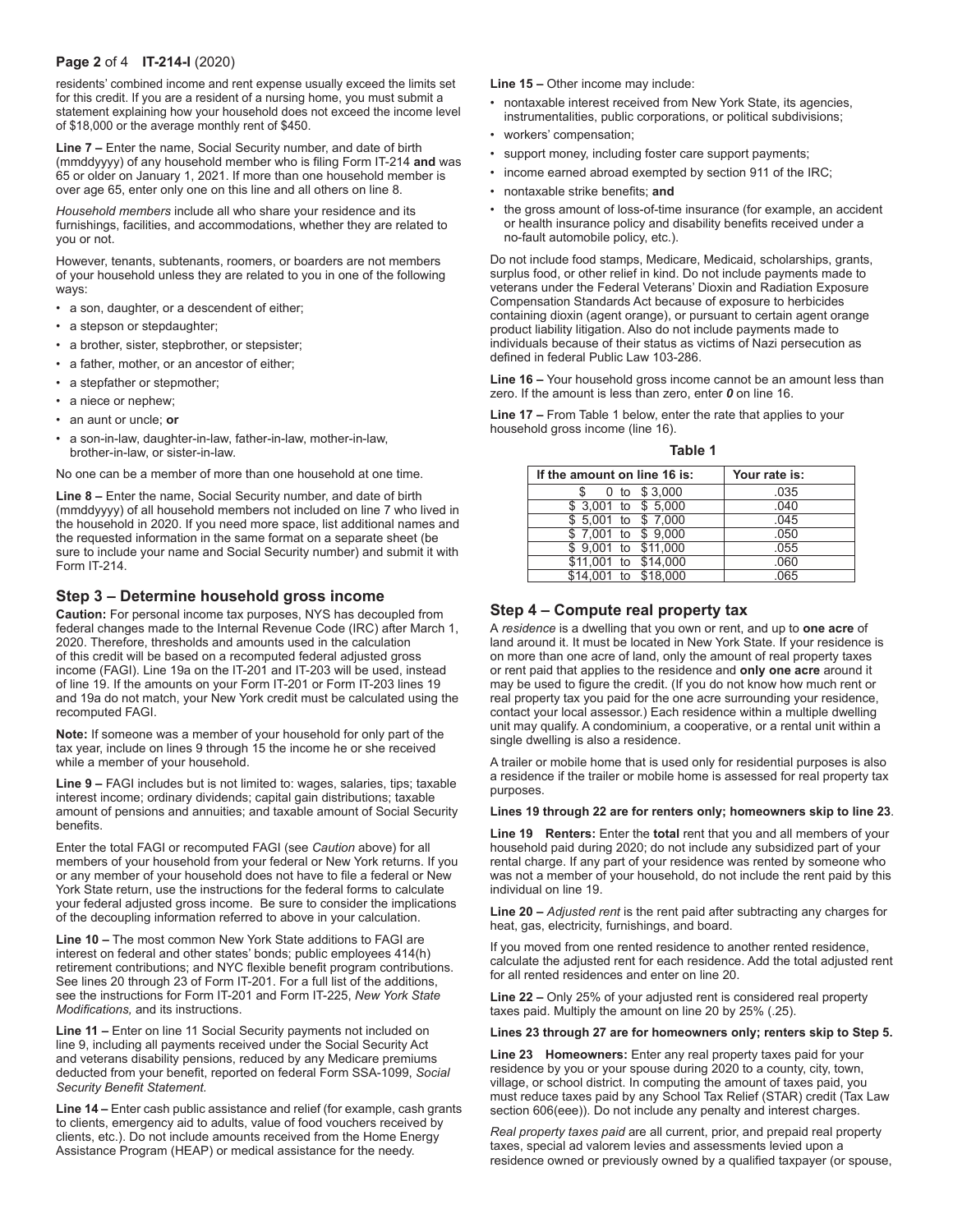if the spouse occupied the residence for at least six months) and paid during the tax year.

*Real property taxes paid* also include any real estate taxes allowed (or which would be allowable if the taxpayer had filed a return on a cash basis) as a deduction for tenant-stockholders in a cooperative housing corporation under IRC section 216.

If any part of your residence was owned by someone who was not a member of your household, include only the real property taxes paid that apply to the part you and other qualified members of your household own.

If your residence was part of a larger unit, include only the amount of real property taxes paid that can be reasonably applied to your residence.

If you owned and occupied more than one residence during the tax year, add together the prorated part of real property taxes paid for the period you occupied each residence.

**Line 24 –** Enter any special assessments, but do not include any penalty and interest charges.

**Line 26 Option for homeowners age 65 or older –** If you are a homeowner age 65 or older, you may elect to include real property taxes not paid due to the exemption from tax under the Real Property Tax Law (RPTL) section 467. However, if you choose to include this amount on line 26, your credit before limitation will be 25% (instead of 50%) of your eligible real property taxes. Complete the Worksheet below to see if including the exemption amount on this line will result in a greater tax credit.

If you do not know the amount exempted from tax, contact your local assessor. Do not include the veterans' tax exemption or the STAR exemption on this line.

#### **Worksheet**

|    | a) Enter the amount from line 25 of                                                         |  |
|----|---------------------------------------------------------------------------------------------|--|
|    | b) Enter the RPTL section 467 exemption amount $b$                                          |  |
|    |                                                                                             |  |
|    | d) Enter the amount from line 18 of Form IT-214 $d \_$                                      |  |
|    |                                                                                             |  |
| f) |                                                                                             |  |
|    |                                                                                             |  |
|    |                                                                                             |  |
|    | If line f is larger than line h, enter the RPTL section 467<br>exemption amount on line 26. |  |

If line h is larger than line f, leave line 26 blank.

## **Step 5 – Compute credit amount**

**Line 28 –** If you **rented** your residence for all of 2020, enter the amount from line 22.

If you **owned** your residence for all of 2020, enter the amount from line 27.

If you **owned** your residence **for part of the tax year and rented** your residence **for part of the tax year**, add the amount from line 27 to the amount from line 22. Enter the total on line 28.

The amount on line 28 must be greater than zero to claim this credit. Do not submit this form if line 28 is zero or less.

**Line 31 –** If you entered an amount on line 26 for the exemption for taxpayers 65 and older, multiply line 30 by 25% (.25). If you made no entry on line 26, multiply line 30 by 50% (.5) and enter the result.

**Line 32 –** The credit cannot be more than the amount listed in the chart below that applies to your household. Select your household limitation from the proper column, and enter the credit limit on line 32.

| If the amount on<br>line 16 is: | and you made an<br>entry on line 7,<br>enter on line 32: | and you did not make<br>an entry on line 7,<br>enter on line 32: |
|---------------------------------|----------------------------------------------------------|------------------------------------------------------------------|
| \$<br>1,000<br>to<br>0          | \$375                                                    | \$75                                                             |
| 1,001<br>2,000<br>to            | 358                                                      | 73                                                               |
| 2,001<br>3,000<br>to            | 341                                                      | 71                                                               |
| 3,001<br>4,000<br>to            | 324                                                      | 69                                                               |
| 4.001<br>5,000<br>to            | 307                                                      | 67                                                               |
| 5,001<br>6,000<br>to            | 290                                                      | 65                                                               |
| 6,001<br>7,000<br>to            | 273                                                      | 63                                                               |
| 7,001<br>8,000<br>to            | 256                                                      | 61                                                               |
| 8.001<br>9,000<br>to            | 239                                                      | 59                                                               |
| 9,001<br>10,000<br>to           | 222                                                      | 57                                                               |
| 10,001<br>11,000<br>to          | 205                                                      | 55                                                               |
| 11,001<br>12,000<br>to          | 188                                                      | 53                                                               |
| 12,001<br>13,000<br>to          | 171                                                      | 51                                                               |
| 13,001<br>14,000<br>to          | 154                                                      | 49                                                               |
| 14,001<br>15,000<br>to          | 137                                                      | 47                                                               |
| 15,001<br>16,000<br>to          | 120                                                      | 45                                                               |
| 16,001<br>17,000<br>to          | 103                                                      | 43                                                               |
| 17,001<br>18,000<br>to          | 86                                                       | 41                                                               |

**Line 33 –** If more than one member of your household is filing Form IT-214, you can divide the line 33 amount equally among all filers, or you can divide the amount any way you want if you each agree to the amount of your share and submit a copy of the agreement with your Form IT-214. Enter only your share of the credit on line 33 (and on your return if you have to file one). If you are married and filing a joint Form IT-214, do not divide the credit.

**If you are filing this claim with your New York State income tax return**, enter the line 33 amount on Form IT-201, line 67.

**If you are not submitting your claim with an income tax return**, you must mark an *X* in only one box below line 33 to indicate your refund choice. You have two ways to receive your refund: **direct deposit** into your bank account or **paper check** by mail.

**Direct deposit –** The Tax Department will deposit the amount of your refund into your bank account. Direct deposit is secure and is the **fastest** way to get your refund.

**Paper check refunds –** We will mail your refund check to the mailing address entered on your claim. Paper checks for joint filers will be issued with both names and must be signed by both spouses. Paper checks take weeks to be processed, printed, and mailed.

# **Step 6 – Enter account information for direct deposit**

(skip *Step 6* if you are filing Form IT-214 with your NYS income tax return)

If you marked the box that indicates your refund would go to an account outside the U.S., **stop**. Do not complete lines 34a, 34b, or 34c (see *Note* below). **All others**, supply the information requested for lines 34a, 34b, and 34c.

**Note:** Banking rules prohibit us from honoring requests for direct deposit when the funds for your refund would go to an account outside the U.S. Therefore, if you marked this box, we will send a check to the mailing address on your claim form.

If you chose direct deposit at line 33, enter your account information on line 34 for a fast and secure direct deposit of your refund. If you do not enter complete and correct account information at line 34, the deposit cannot be done, and you will receive a check in the mail.

Use the sample image on page 4 as a guide; enter your own information **exactly** as it appears on your own check or bank records. Do **not** enter the information from the sample check below.

**Line 34a –** Mark an *X* in the box for the type of account.

**Line 34b –** Enter your bank's 9‑digit routing number (refer to your check or contact your bank). The first two digits always begin with 01 through 12, or 21 through 32. On the sample check below, the routing number is *111111111*.

**Note:** If your check states that it is payable through a bank different from the one where you have your checking account, do not use the routing number on that check. Instead, contact your bank for the correct routing number to enter on line 34b.